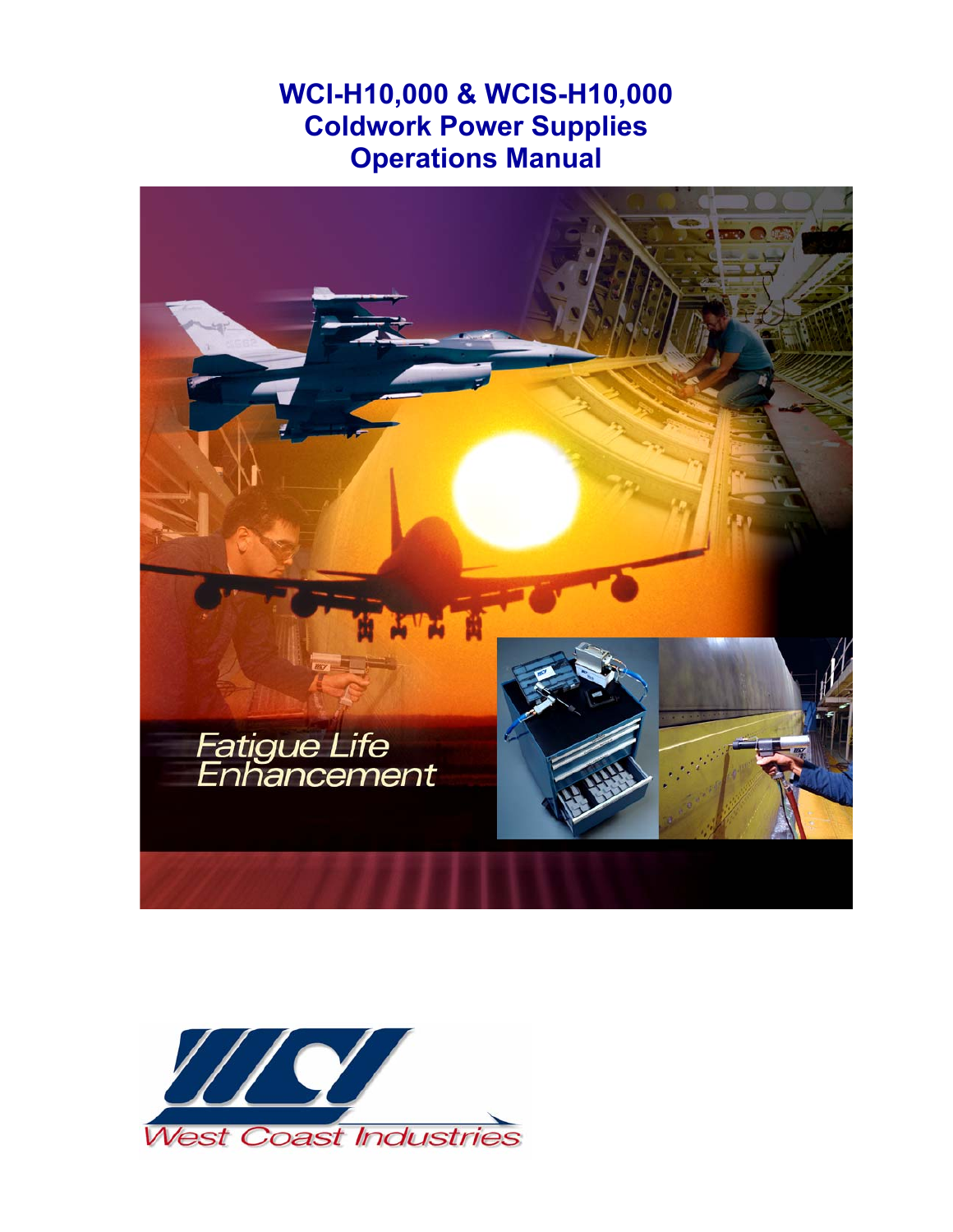

**Seattle, Washington 98133 Fax:** (206) 365-7483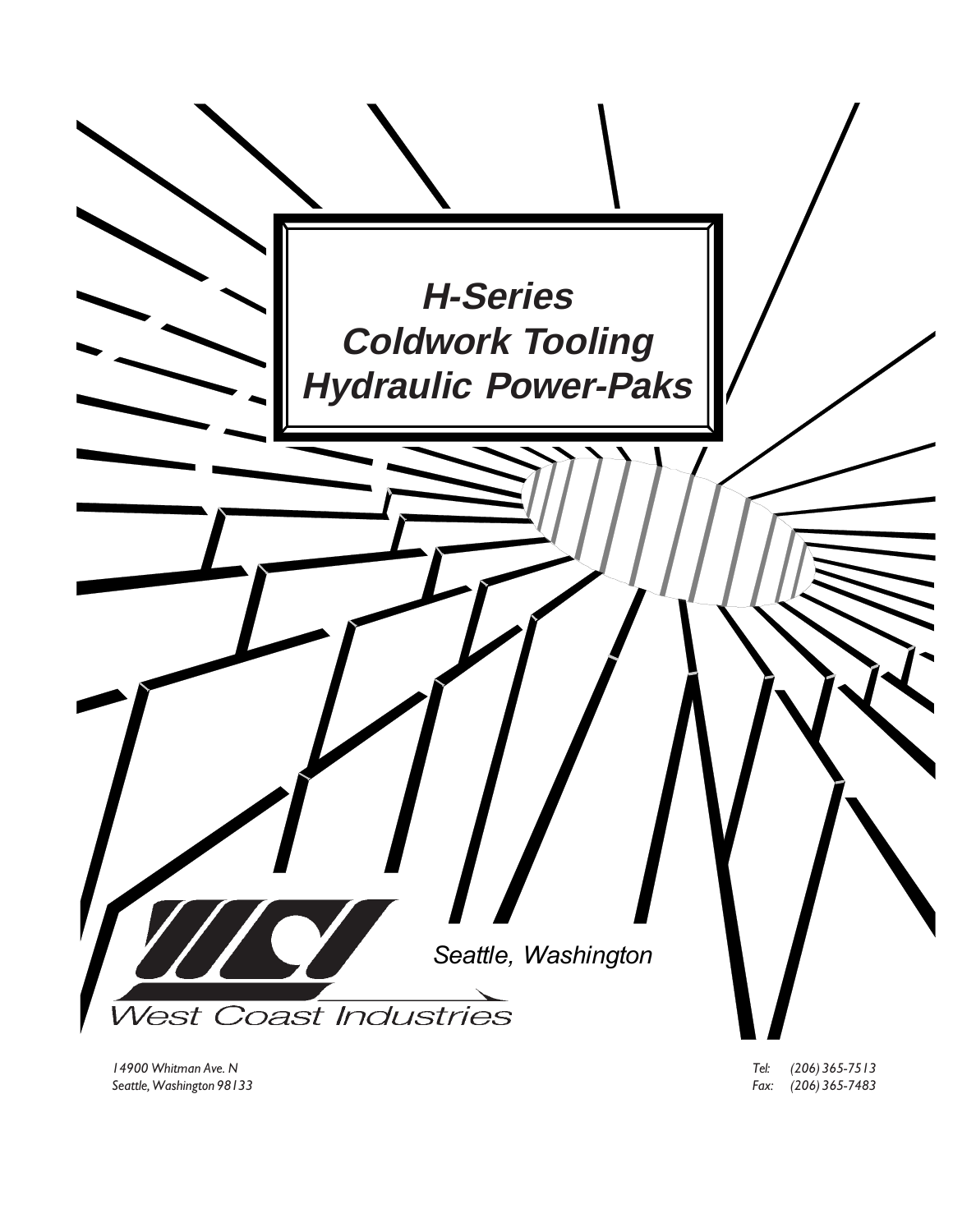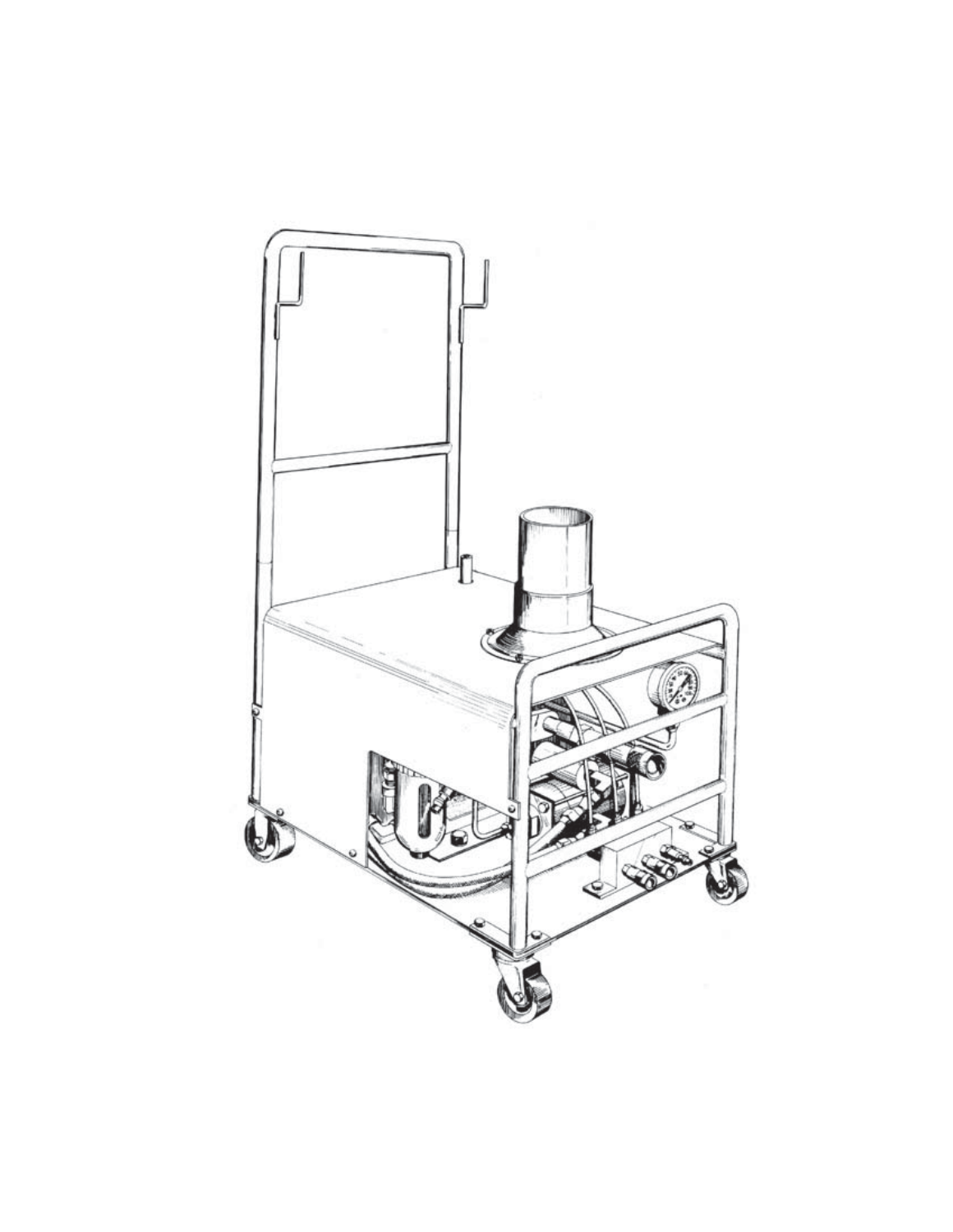# **Section 1—Theory**

### **1.0 Introduction**

The WCI-H Series power-paks are used to supply hydraulic power to coldwork puller guns. They use the 2.2 hp Haskel model AFD-B60 air driven intensifier piston pump. This provides 7,000 lbs hydraulic pressure. The H10000 unit adds a 1/3 HP air driven air-oil intensifier pump to produce 10,000 lbs hydraulic pressure. The H-Series features quiet operation and fast recycling. An optional Boelube automatic lubrication system can be fitted to provide mandrel lubrication when using the power-pak with the split mandrel process.

Air driven pumps offer may advantages over conventional air or electrical driven units:

- Ability to stall at any predetermined pressure and hold this fixed pressure without consuming power or generating heat.
- $\Box$  No heat, flame or spark risk.
- $\Box$  Infinitely variable cycling speed and output.
- $\Box$  Easy to apply automatic controls.
- $\Box$  No limit or adverse effect to continuous stop/start applications.
- Air drive does not require an external line lubricator thus saving on running cost and preventing oil vapor contamination of the surrounding environment.
- $\Box$  Reliable, easy to maintain, compact and robust.

The WCI-H7,000 and WCI-H10,000 pumps use patented seal systems to give a long working life and are capable of successfully pumping and pressurizing a wide variety of liquids.

#### **1.1 An air driven pump consists of:**

- 1.1.1 AIR DRIVE SECTION—This consists of a light weight inertia reducing piston complete with 'O' ring seal inside an epoxy filled wound fiberglass barrel. The diameter of the air piston is constant for any series of air driven pumps. When compressed air is fed into the air drive it forces the piston down on the compression stroke. The air then drives the piston back on the suction stroke (except in the case of the M series pumps which have a spring return). Air drive line lubricators are not required nor desired due to the inherent low friction characteristics of the design and pre-lubrication during assembly.
- 1.1.2 HYDRAULIC SECTION—The hydraulic piston is directly linked to the air piston and its lower portion is housed inside the hydraulic body. Its diameter determines the ratio of the pump (for any particular series) which in turn determines the outlet flow and maximum pressure capability. Its function is to induce liquid into the hydraulic body through the inlet check valve and force it out through the outlet check valve at a higher pressure.
- 1.1.3. AIR CYCLING VALVE—This consists of a pilot operated unbalanced light weight spool which channels the compressed air first to the top of the piston then to the underside causing it to reciprocate (cycle). The air piston actuates pilot valves at the top and

bottom of its stroke which causes the unbalanced spool to reciprocate thus re-directing the flow of air. The air is exhausted from the pump through an exhaust muffler.

- 1.1.4 HYDRAULIC SEAL—This encircles the hydraulic piston and is one of the few wearing parts. Its function is to allow the hydraulic piston to reciprocate without letting any liquid pass into the air drive.
- 1.1.5 CHECK VALVES—These are spring loaded non-return valves that control the passage of liquid into and out of the pump. When the hydraulic piston is on the suction stroke the inlet check valve opens to the maximum, the liquid is induced into the pump while the outlet check valve is held closed by its spring. On the pressure stroke the inlet check valve is closed as the hydraulic piston pressurizes the liquid out through the outlet check valve.
- 1.1.6 The installation, operation, and maintenance of an air driven pump is simplier than the equivalent electical pump. Service is carried out by a mechanic without having to call on the separate skills of an electrician.
- 1.1.7 Aire driven pumps are more compact, sturdy and reliable. There is no metal-to- metal contact and the seal life is longer because of slower piston speeds.



14900 Whitman Avenue North Tel: (206) 365-7513 Seattle, Washington 98133 Fax: (206) 365-7483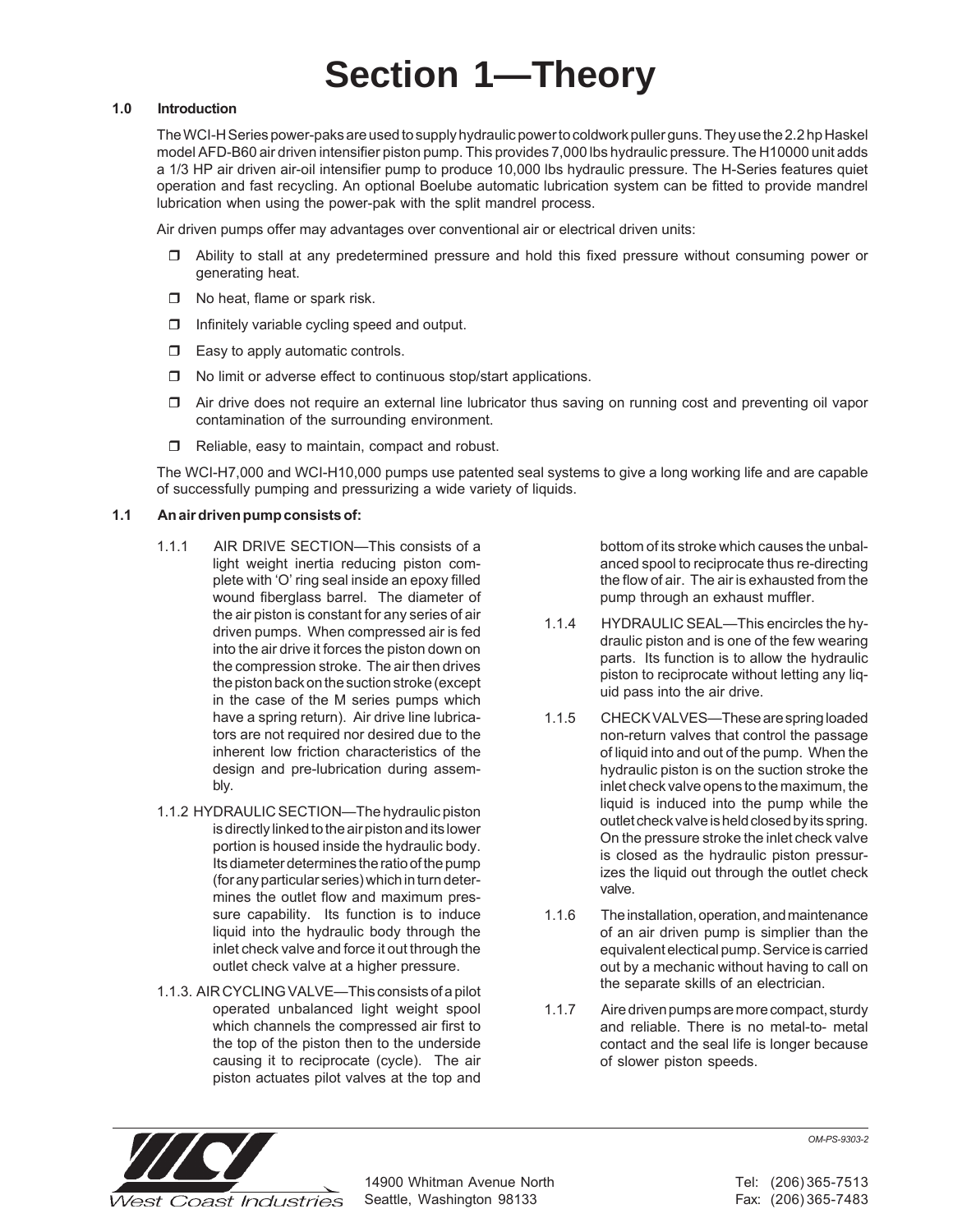# **Section 2—Operation**

## **2.1 Principle of Operation**

- 2.1.1 Haskel air driven liquid pumps work on an automatic reciprocating differential area piston principle that uses a large air-drive piston connected to a smaller area hydraulic piston to convert compressed air into hydraulic power.
- 2.1.2 Unlike other air driven pumps, the actal ratio is approximately 15% highter than the nominal so that the pump will still cycle when the ratio of the output hydraulic pressure to air drive pressure equals the nominal ratio.
- 2.1.3 For example, the WCI-H7,000 has an actual ratio of 69:1.

If air drive piston area=54 sq in (350 sq cm)

and liquid piston area=.78 sq in (5 sq cm)

then actual pump ratio=69:1

and nominal pump ratio=60:1

If air drive pressure=75 psi (5.2 bar)

the maxium outlet stall pressure will be close to 60 x 75=4500 psi (depending on friction)

If the air drive pressure is increased to 100 psi, then maximum outlet pressure will approximte 6000 psi at stall.

- 2.1.4 When compressed air is first applied to the pump it will cycle at its maximum speed producing maximum flow and act as a transfer pump filling the pressure receiver with liquid. The pump will then gradually start to cycle at a slower rate as the pressure in the receiver increases and offers more resistance to the reciprocating differential piston assembly, until it stops (stalls) when a balance of forces is reached (i.e., when air drive pressure x air drive area=stall pressure x driven hydraulic piston area).
- 2.1.5 The hydraulic pressure drop (hysteresis) required to cause the Haskel air driven pump to restart is extremely small due to the very low frictional resistance offered by the larger diameter air drive piston seal.

# **2.2 Output Horsepower Ratings**

2.2.1 Horsepower ratings peak at 100 psi (7 bar) air drive pressure and are approximate. They assume ample air supply at adequate pressure at thee pump. Freezing of exhaust mufflers on humid days, inadequate air drive pipe line sizes, dirty air filters, etc., can effect

the performance of any pump. Peak HP is obtained at approximately 75% of nominal ratio x air drive pressure (i.e., a 100:1 pump being driven at 100 psi (7 bar) will produce peak power at a hydraulic output pressure of 7500 psi/517 bar (100 x 100 x 0.75).

# **2.3 Operating Temperature**

- 2.3.1 This subject involves two distinct operations; the drive section, and the liquid pump section.
- 2.3.2 Air Drive Section—The surrounding ambient condition is normally all the need be considered since this will usually determine the temperature of the seals and other parts at rest, and the drive air during operation.

Standard drive sections should reliably cycle within an ambient range of approximately +25°F to 150°F. Lower temperatures will cause excessive air leakage, higher temperatures reduced seal life. (Air directly from a dedicated air compressor should be routed through extended piping or an aftercooler before entering the drive).

2.3.3 Liquid Section—Low temperatures normally have little effect on the operation of standard parts and seals. The most important consideration is the effect on the fluid, either freezing or an increase in viscosity (which can cause cavitation on the suction stroke). For reasonalbe seal life, high temperatures should be limited to 125-130° F.

# **2.4 Compatible Liquids**

2.4.1 If additional oil must be added to the reservoir, use only ISO 32 high-grade hydraulic oil, (215 SUS @ 100 DEG.) Examples include Shell Tellus 32, and Chevron AW. Clean the entire area around the filler plug before adding oil to the reservoir. Then remove the filler plug and insert a clean funnel with filter. The mandrel on the puller gun must be fully extended and the air supply disconnected when adding the oil to the reservoir.

# **2.5 Air-drive System—Specification and Performance**

2.5.1 The air drive requires a minimum pressure of 40 psi (2.72 bar) to actuate the air cycling spool valve. The maximum air drive pressure is 100 psi (6.8 bar). It is not necessary or desirable to use an air line lubricator. The air drive section of all Haskell liquid pumps is prelubricated at the time of assembly.

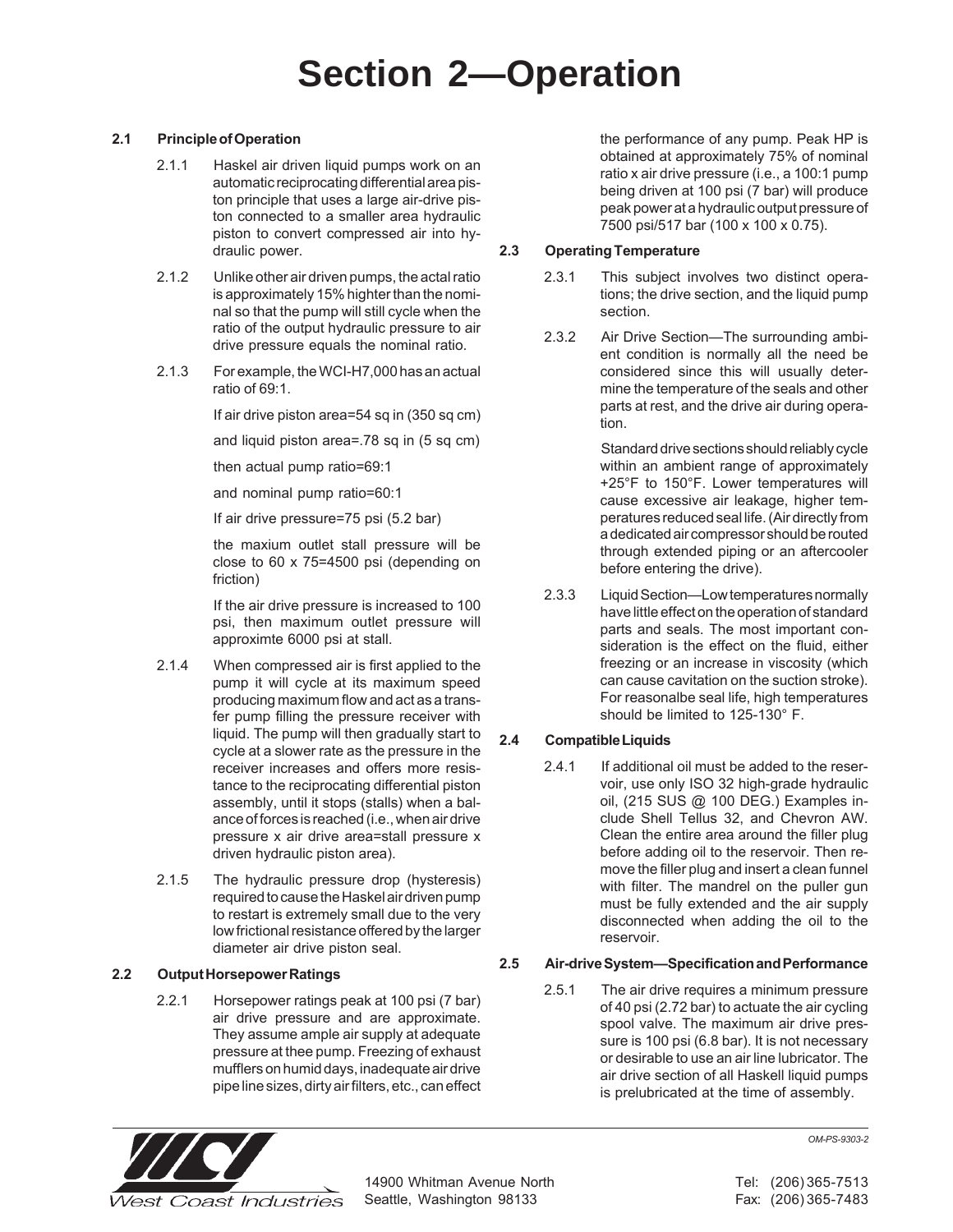### **2.6. Preparation and Setup**

- 2.6.1 Air Supply Hookup
	- 2.6.1.1 Select and install the thread fittings which are compatible with your air supply fittings. The air supply should be 20 CFM and 100 PSI to obtain the rated hydraulic output. Air pressure should be regulated to a maximum of 125 PSI. Secure your pump fittng to the air supply.
- 2.6.2 Hydraulic Connection
	- 2.6.2.1 Clean all the areas around the oil ports of the pump and the puller equipment. Inspect all threads and fittings for signs of wear or damage and replace as needed. Clean all hose ends, couplers and union ends. Remove the thread protectors from the hydraulic oil outlets. Connect the hose assembly to the hydraulic oil outlet and couple the hose to the puller equipment.

# *IMPORTANT:*

Seal all external pipe connections with a high quality, nonhardening pipe sealant. Teflon tape may also be used to seal hydraulic connections, provided only one layer of tape is used. Apply the tape carefully to prevent it from being "pinched" by the coupler and broken off inside the system. Any loose pieces of tape could travel through the system and obstruct the flow of oil or cause jamming of precision-fit parts.

- 2.6.3 Venting the Reservior
	- 2.6.3.1 To improve oil delivery and increase useable oil capacity, vent the reservoir by removing the shipping plug from the reservior and install the vent plug (on the opposite end of the rubber strap).
- 2.6.4 Priming the Pump Unit
	- 2.6.4.1 If the pump unit must be primed, perform the following procedure:
	- 2.6.4.2 Remove the hydraulic hose from the pump. Leave the remaining hoses connected to the puller equipment.
	- 2.6.4.3 Place a small container under the female fitting on the pump unit to catch any hydraulic fluid which will be bled off during the next step.



2.7.6.1 The optional BoeLube automatic

- lubrication system is provided to supply Boelube lubricant to the nosecap of the Split Mandrel puller bun. It is important when using this proicess that lubricant be supllied to the mandrel, since a pre-lubricated sleeve is not used.
- 2.7.6.2 Fill the Boelube reservior

2.6.4.4 Use a blunt object (i.e., steel rod, allen wrench, etc.) and depress the ball check inside the female part of the fitting on the pump unit.

# *Warning*

Do not operate the pump unit without first depressing the ball check. High hydraulic pressure is present when the unit is turned on.

Eye protection is required during this procedure to prevent operator injury

- 2.6.4.5 Cycle the pump unit using the puller equipment.
- 2.6.4.6 When hydraulic fluid runs out of the female fitting the pump unit is primed.
- 2.6.4.7 If the pump does not respond, repeat the above procedure, repeatedly jogging the ball check in the female fitting while cycling the puller equipment.

# **2.7 Operation and Connection of Puller Gun**

- 2.7.1 The liquid outlet pressure can be controlled quite accurately be regulating the air drive pressure. The pump will cycle rapidly initially and as it approacheds an output pressure equal to the ration times the air drive pressure, it will gradually slow down and stall.
- 2.7.2 Ensure there is no water contained in the air filter (7). If any water is in the filter, unscrew the base and drain.
- 2.7.3 Check that the fluid levelk in the hydraulic reservior (13) in the back of the unit is filled to between the orange bands.
- 2.7.4 Connect a 1/2" clean air supply of 70 CFM @ 90 psi to the pump

2.7.5 Connect the control, supply, and puller lines

Systerm) to the manifold.

2.7.6 BoeLube Unit (optional)

from the suller (also the lube line if using the optional BoeLube unit with the Split Mandrel

*OM-PS-9303-2*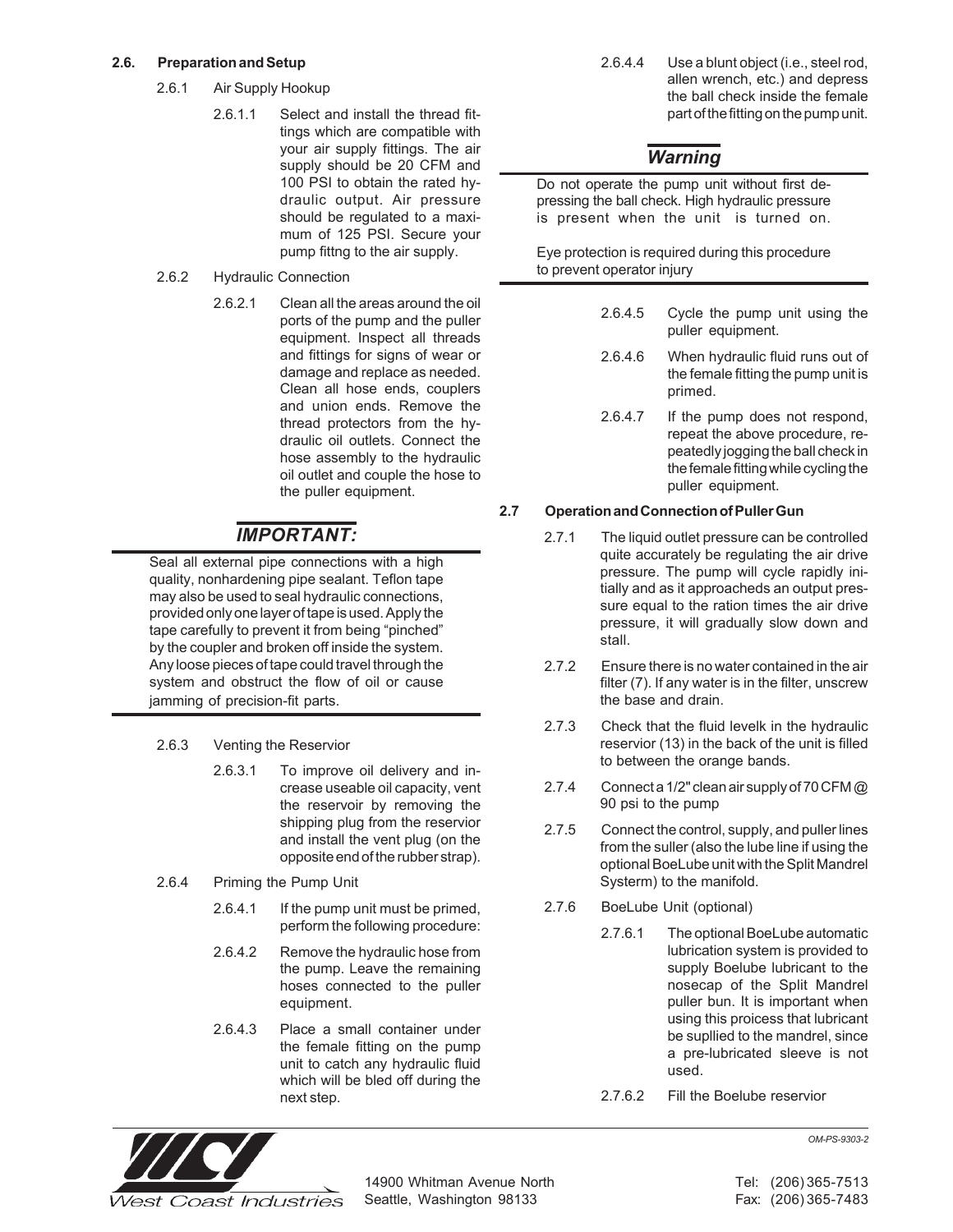- 2.7.6.3 Press the prime button. This will bleed the system and fill the lubrication lines with Boelube.
- 2.7.6.4 Adjust the reservior proessure to read no more than 20 psi.
- 2.7.6.5 The Lube Flow Adjust is factory preset to provide 1 drop of Boelube per cycle at the puller nosecap. If adjustment is necessary, lossen the set screw, turn counterclockwise to increase the flow, clockwise to lessen flow. Retighten set screw.



14900 Whitman Avenue North Tel: (206) 365-7513<br>
Seattle, Washington 98133 Tax: (206) 365-7483 Seattle, Washington 98133

*OM-PS-9303-2*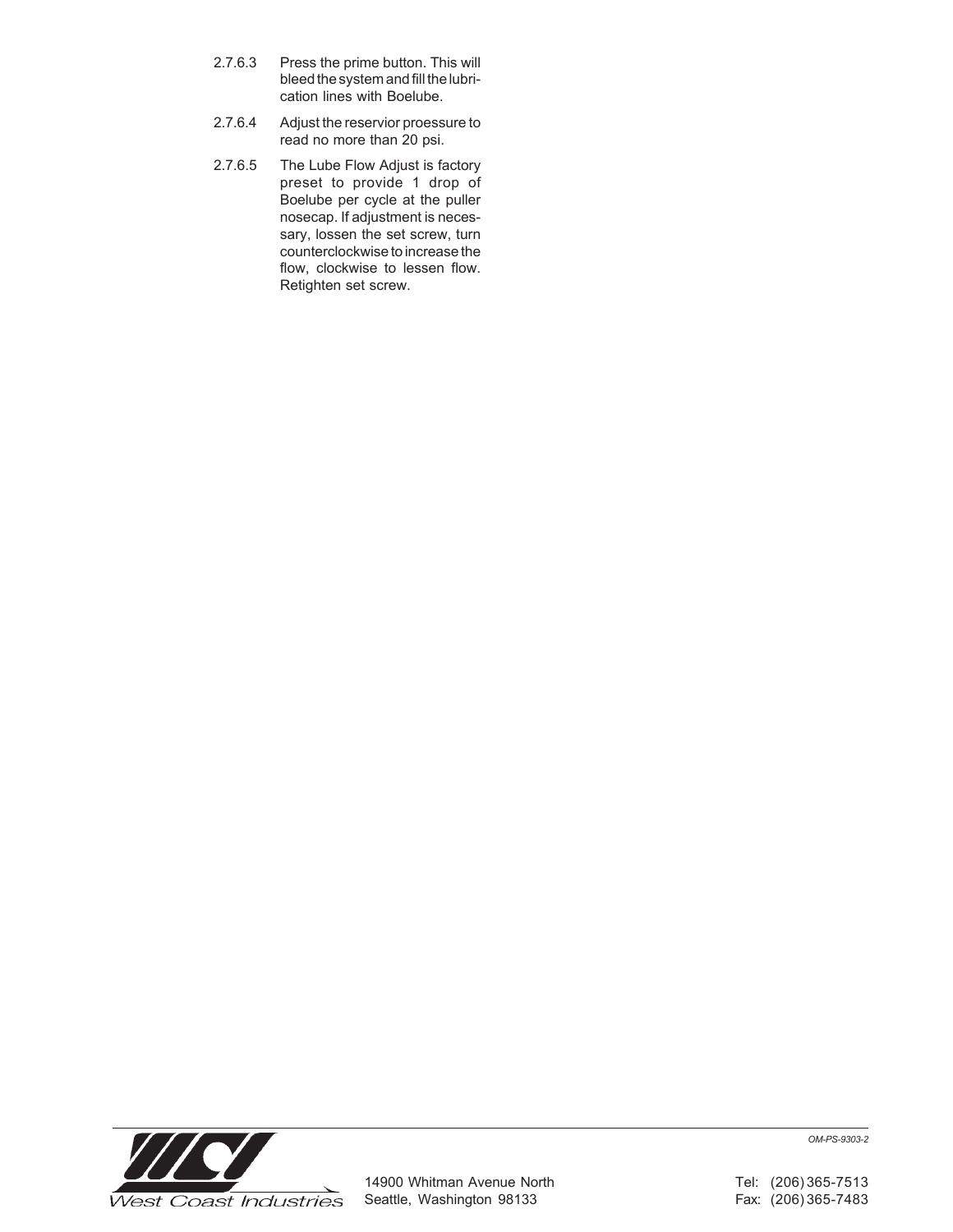# **Section 3—Preventative Maintenance**

# *IMPORTANT*

*Any repair or servicing which requires dismantling the pump must be performed in a dirt-free environment by a qualified technician.*

## **3.1 Lubrication**

3.1.1 No air-line oiler is needed

### **3.2 Bleeding Air From the System**

3.2.1 During the initial moments of activation or after prolonged use, a significant amount of air may accumulate within the hydraulic system. This entrapped air may cause the puller equipment to respond slowly or behave in an unstable manner. To remove the air, run the system through several cycles free of any load. The puller equipment must be at a lower level than the pump to allow air to be released through the pump reservoir.

### **3.3 Inspecting the Fluid Level**

3.3.1 Check the oil level in the reservoir after every 10 hours of use. The oil level should come to within 1/2" of the filler plug with the puller equipment in the start position. Drain and replenish the reservoir with an approved, high-grade hydraulic oil after every 300 hours of use.

### **3.4 Refilling the Reservior**

3.4.1 If additional oil must be added to the reservoir, use only ISO 32 high-grade hydraulic oil, (215 SUS @ 100 DEG.) Examples include Shell Tellus 32, and Chevron AW.

Clean the entire area around the filler plug before adding oil to the reservoir. Then remove the filler plug and insert a clean funnel with filter. The mandrel on the puller gun must be fully extended and the air supply disconnected when adding the oil to the reservoir.

## **3.5 Periodic Cleaning**

3.5.1 All unused couplers should be sealed with thread protectors. All hose connections must be free of grit and grime. Any equipment hooked up to the pump should also be kept clean. Use only an approved, clean hydraulic oil in this unit and change as recommended (every 300 hours).



14900 Whitman Avenue North Tel: (206) 365-7513 Seattle, Washington 98133 **Fax: (206)** 365-7483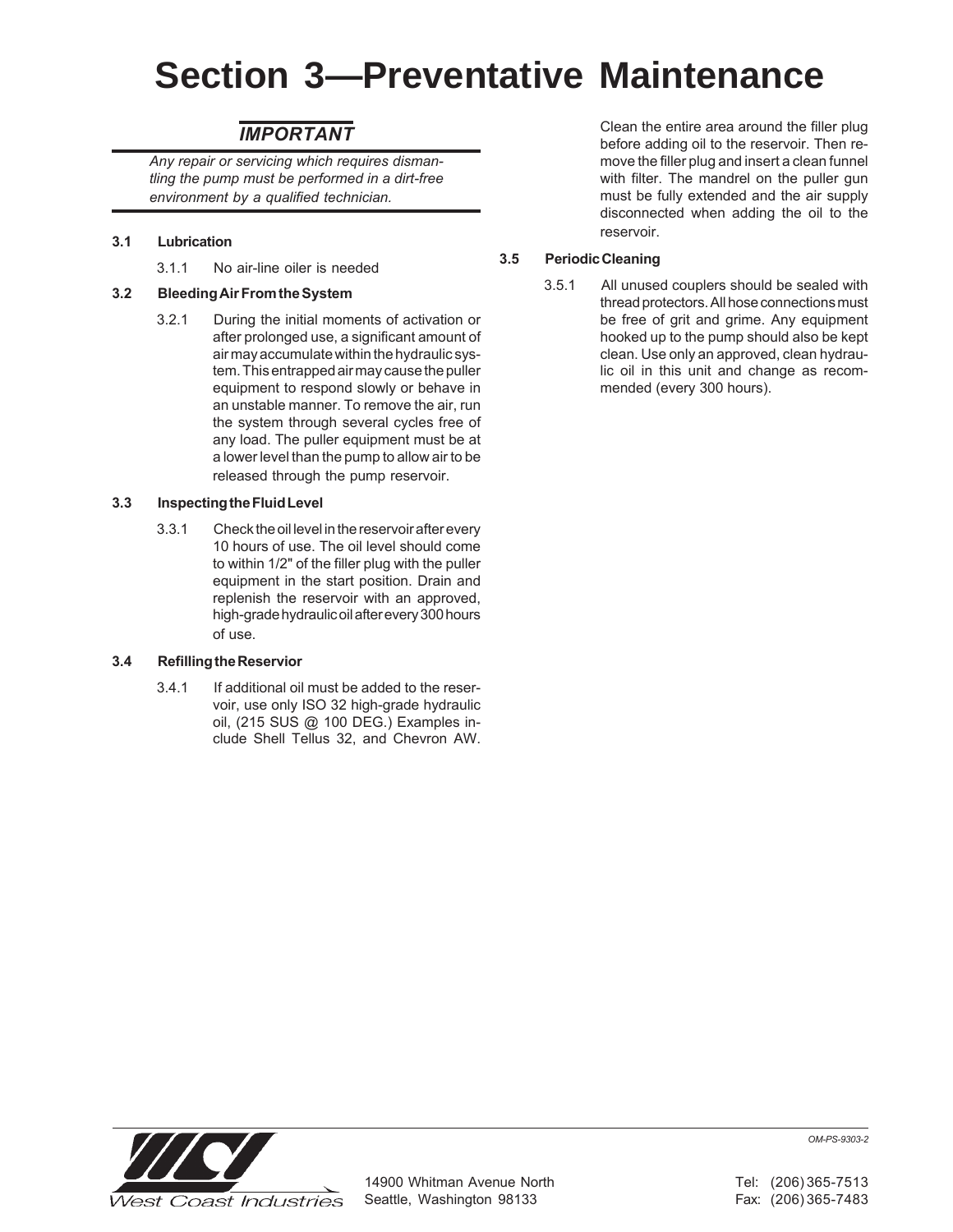



14900 Whitman Avenue North Tel: (206) 365-7513<br>
Seattle, Washington 98133 Tax: (206) 365-7483 Seattle, Washington 98133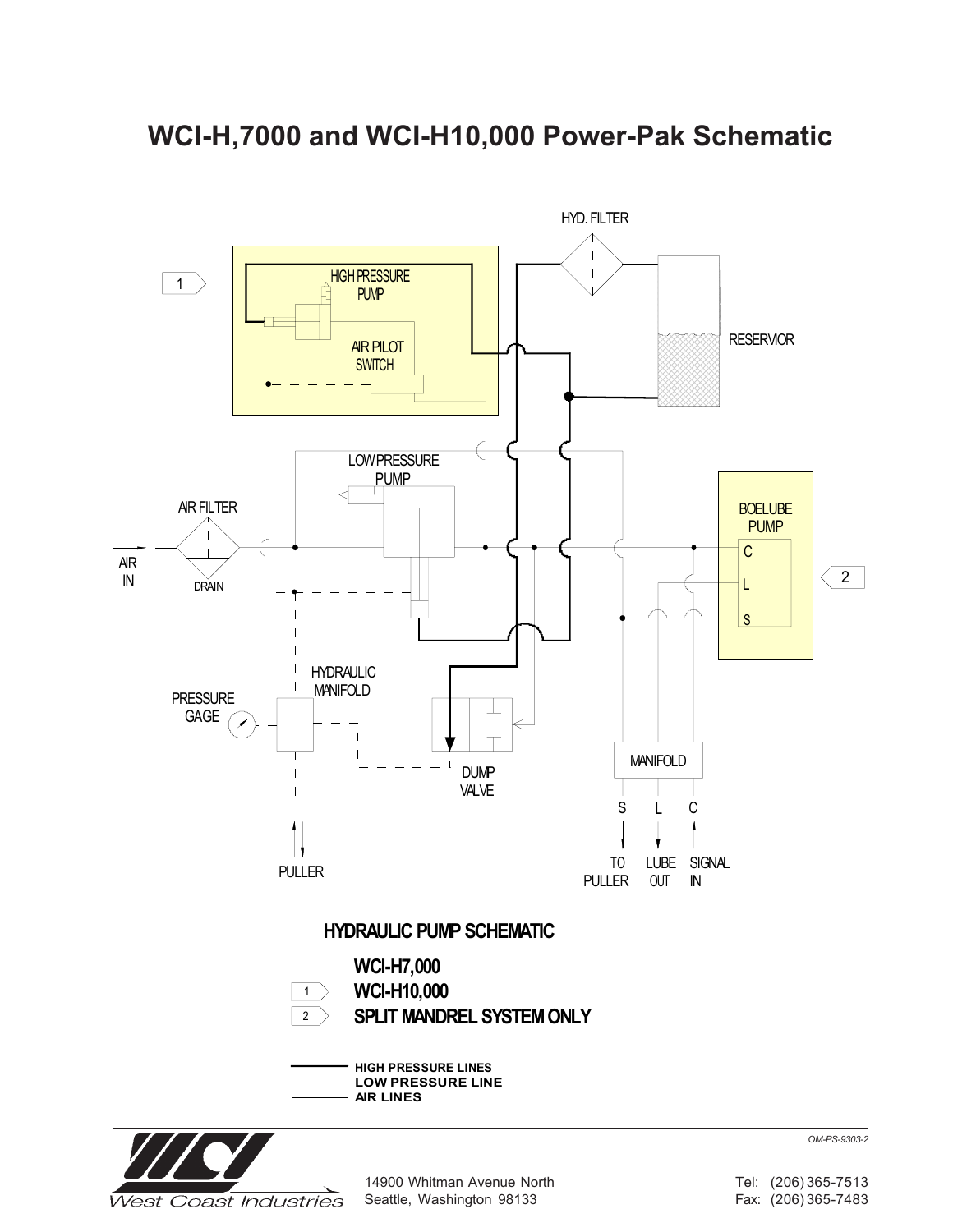

DRAWING NUMBER  $Sht1of3$ 

# WCI-H 10 000 POWER SUPPLY

# **REVISED**

APPROVED BY:

DRAWN BY G.BLACK

# WEST COAST INDUSTRIES

| <b>TAIL NAME</b> |          |    |                    |
|------------------|----------|----|--------------------|
|                  | DTL# QTY |    | <b>DETAIL NAME</b> |
| ASSEMBLY         | 63       | ı  | Q/D FITTING        |
| E                | 64       | 1  | O/D FITTING        |
| VALVE            | 65       | 1  | O/D FITTING        |
| VOIR             | 66       | 1  | O/D FITTING        |
| BE PUMP          | 68       | 20 | LOCK WASHER        |
| ER               | 69       | 11 | LOCK WASHER        |
| ILTER            | 70       | 6  | LOCK WASHER        |
| RS (S)           | 71       | 2  | BOLT               |
| RS (R)           | 72       | 2  | LOCK WASHER        |
| PLATE            | 73       | 2  | NUT                |
|                  | 76       | 1  | PIPE               |
|                  | 77       | 1  | BRACKET            |
| ILTER            | 78       | 2  | SCREW              |
| BLOCK            | 79       | 1  | AIR Q/D            |
| BRACKET          | 80       | 1  | FITTING            |
| CREW             | 81       | 1  | FITTING            |
| ΝG               | 82       | 1  | VALVE ASSEMBLY     |
| EТ               | 83       | 1  | NIPPLE             |
| EТ               | 84       | 1  |                    |
|                  |          | 1  | PILOT ACUTATOR     |
| VOIR FILL        | 85       |    | VALVE              |
| URE GAGE         | 86       | 1  | FITTING            |
|                  | 87       | 1  | <b>PLUG</b>        |
|                  | 88       | 1  | MANIFOLD ASSY      |
| OLD              | 89       | 1  | VALVE ASSY         |
| ΝG               | 90       | 1  | MANIFOLD ASSY      |
| ΝG               | 92       | 2  | FITTING            |
| ASSEMBLY         | 93       | 2  | FITTING            |
|                  | 94       | 2  | FITTING            |
| G                | 95       | 1  | FITTING            |
| ΝG               | 96       | ı  | FITTING            |
| ΝG               | 97       | 1  | PUMP               |
| ASSEMBLY         | 98       | 1  | VALVE              |
| ΝG               | 99       | 3  | FITTING            |
| ΝG               | 100      | 1  | TUBING             |
| Ε                | 103      | 2  | HOSE ASSEMBLY      |
| E                | 104      | 1  | FITTING            |
| ING              | 105      | ı  | FITTING            |
| ΝG               | 107      | 2  | PUMP MOUNT         |
| ΝG               | 108      | 1  | HOSE ASSEMBLY      |
| E                | 109      | 1  | FITTING            |
| ΝG               | 110      | 1  | HOSE ASSEMBLY      |
|                  |          |    |                    |
|                  | 111      | 1  | FITTING            |
|                  | 112      | 1  | FITTING            |
|                  | 113      | 1  | FITTING            |
|                  | 114      | 1  | PLUG ASSY          |
|                  | 115      | 1  | PLUG               |
|                  | 116      | 1  | DOWEL PIN          |
|                  | 117      | 1  | FUNNEL             |
| R                | 118      | 1  | FILL KIT REFURB    |
|                  |          |    |                    |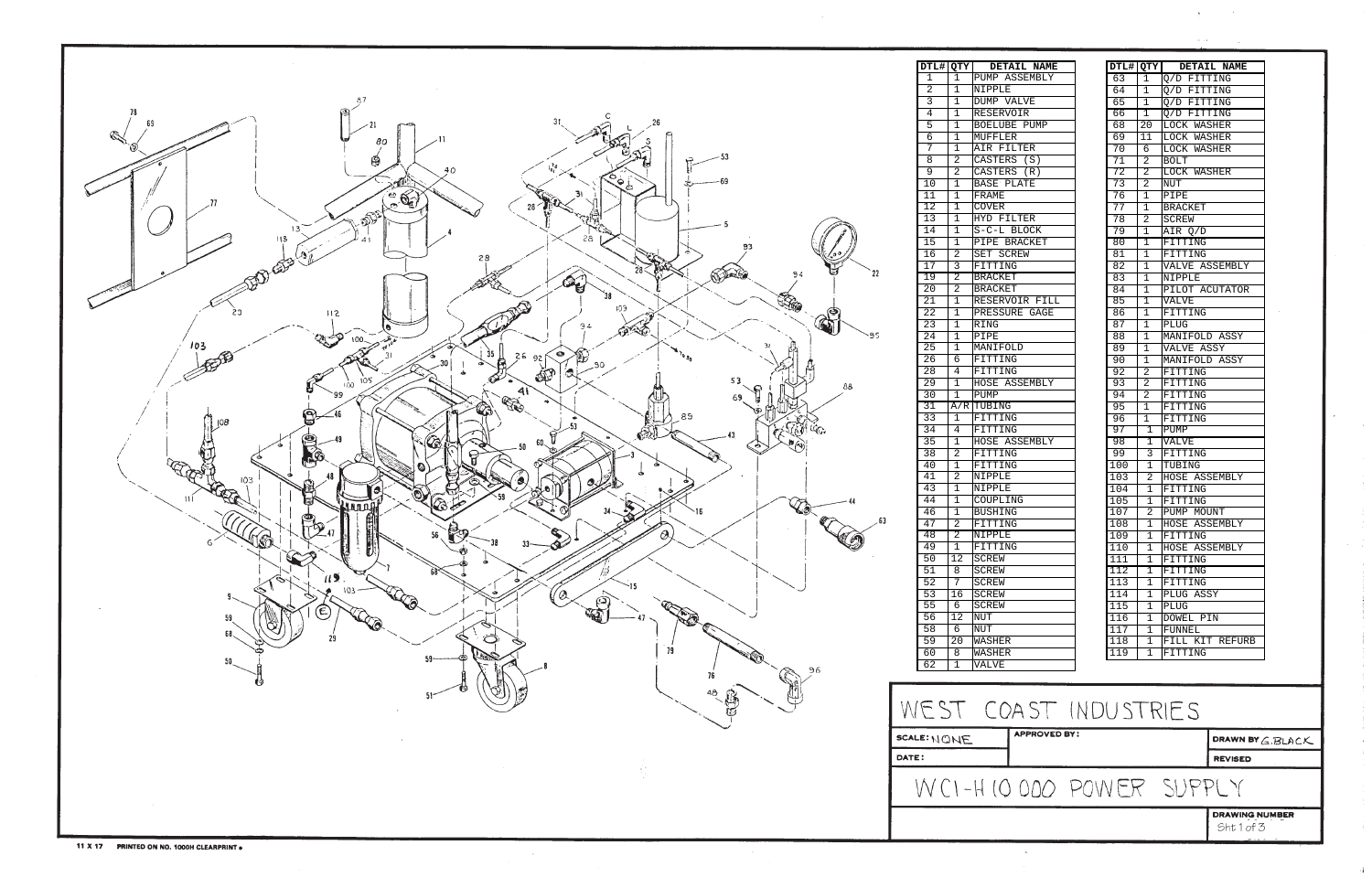

| AST INDUSTRIES      |                                     |
|---------------------|-------------------------------------|
| <b>APPROVED BY:</b> | DRAWN BY G, BLACK<br><b>REVISED</b> |
| YOO POWER SUPPLY    |                                     |
|                     |                                     |
|                     | <b>DRAWING NUMBER</b><br>Sht 2 of 3 |

 $\mathbf{r}$